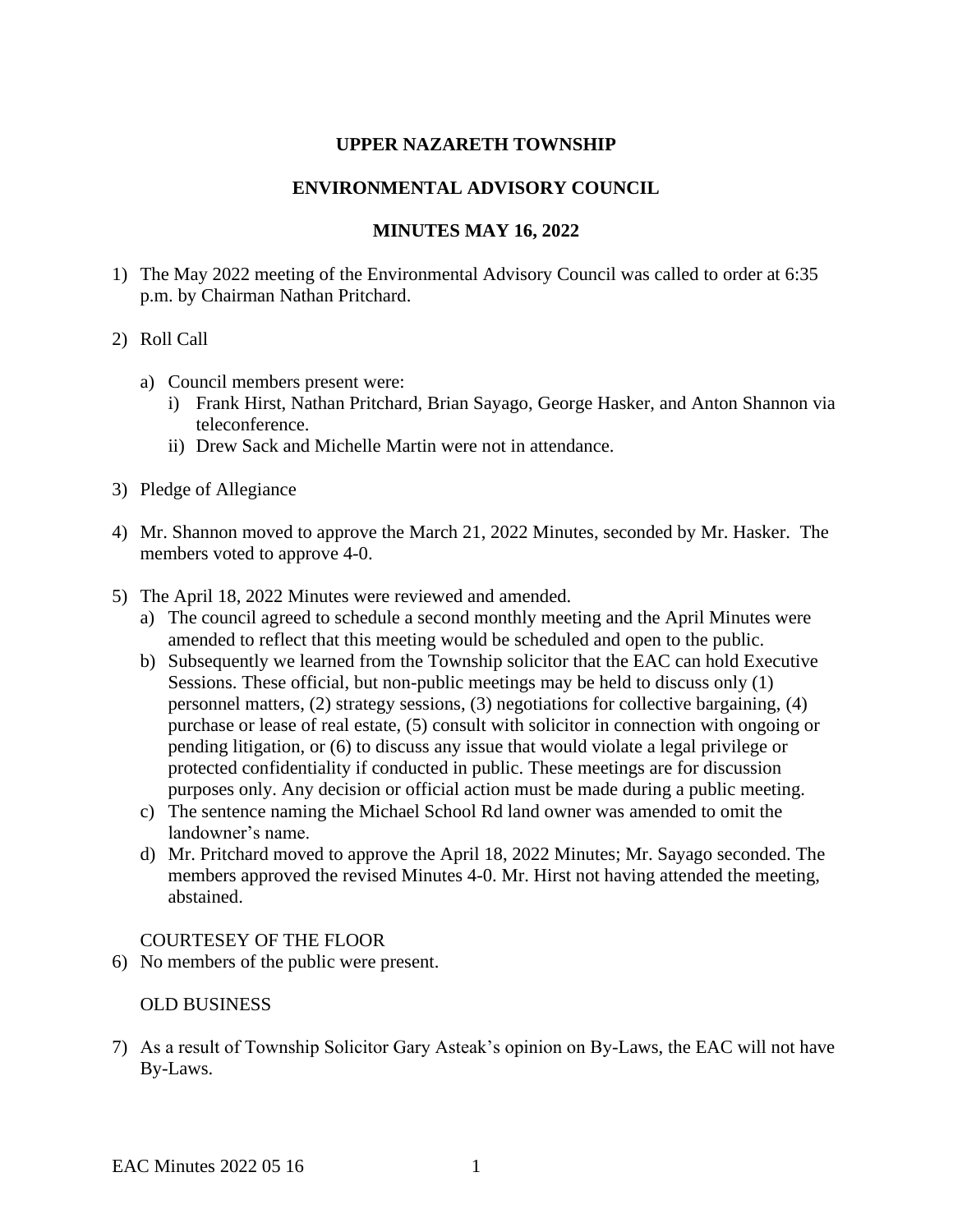- 8) The Council reviewed a draft of operating procedures. Mr. Hasker moved to approve the Operating Procedures; Mr. Hirst seconded. The Council voted to approve the Operating Procedures 5-0. A copy is attached to these Minutes.
- 9) Previously the Council voted to put into use the In-Take form This form can be submitted by anyone and does not require the signature of the landowner. Receipt marks the start of investigation by the EAC. In connection with In-Take form or a formal Application signed by a landowner, a number will be assigned to identify the property. The numbering scheme will be simply the year and a sequence number. To date we have identified 2022-1, 2022-2, 2022-3, and 2022-4.

10) Items carried forward

- a) Reiteration of our desire to participate in the UNT Community Days. Mr. Sayago will request a Community Days form from the Township Secretary.
- b) Summary descriptions of the purpose of the EAC had been prepared by Mr. Sayago and Mr. Hasker. Subsequently Mr. Sacks presented a draft of a written communication to be sent to or in some way given to, township residents and landowners. The Council decided to accept all three documents and will use them (modified as appropriate) for any future need.
- c) The long version EAC description will be given to the Township Manager and the Township Secretary to be submitted for the Fall 2022 edition of the Township newsletter. Mr. Pritchard will try to locate a photograph to accompany the text.
- 11) A draft of the Upper Nazareth Township Environmental Advisory Council Green Space Operating Policy and Procedures was reviewed. This document, when adopted, will establish operating policies and procedures for the EAC. This OP&P was discussed. Some time was given to the items identified as Evaluation Principals. No firm conclusion was reached. The Mr. Sayago will incorporate the changes and send a new draft to the Council members.

NEW BUSINESS

12) The Council discussed the possibility of having more than one meeting each month and decided to have a second meeting monthly on the first Monday. Regular quorum and voting rules will apply. The meeting will be advertised and open to the public. If we need to cancel, we will notify the Township Manager or Secretary who will post a notice on the entrance door.

13) Status report – parcels under discussion

- a) 2022-01 a portion of this land had been presented to the UNT Planning Commission to review a subdivision plan.
- b) 2022-02 Mr. Pritchard met with the land owner. The Council discussed the suitability of this parcel for incorporation in the green space program. A number of pro and cons were discussed. The Council tabled further discussion until a site visit could be concluded.
- c) 2022-03 an appraisal is being conducted.
- d) 2022-04 Mr. Sayago met with the owner of this parcel. Future discussion are contemplated.
- 14) The Council discussed the need for a secure cloud based site where confidential information and records that would be accessible to all EAC members would be maintained. Mr. Hasker offered a number of suggestions including Google Drive and Microsoft One Drive. The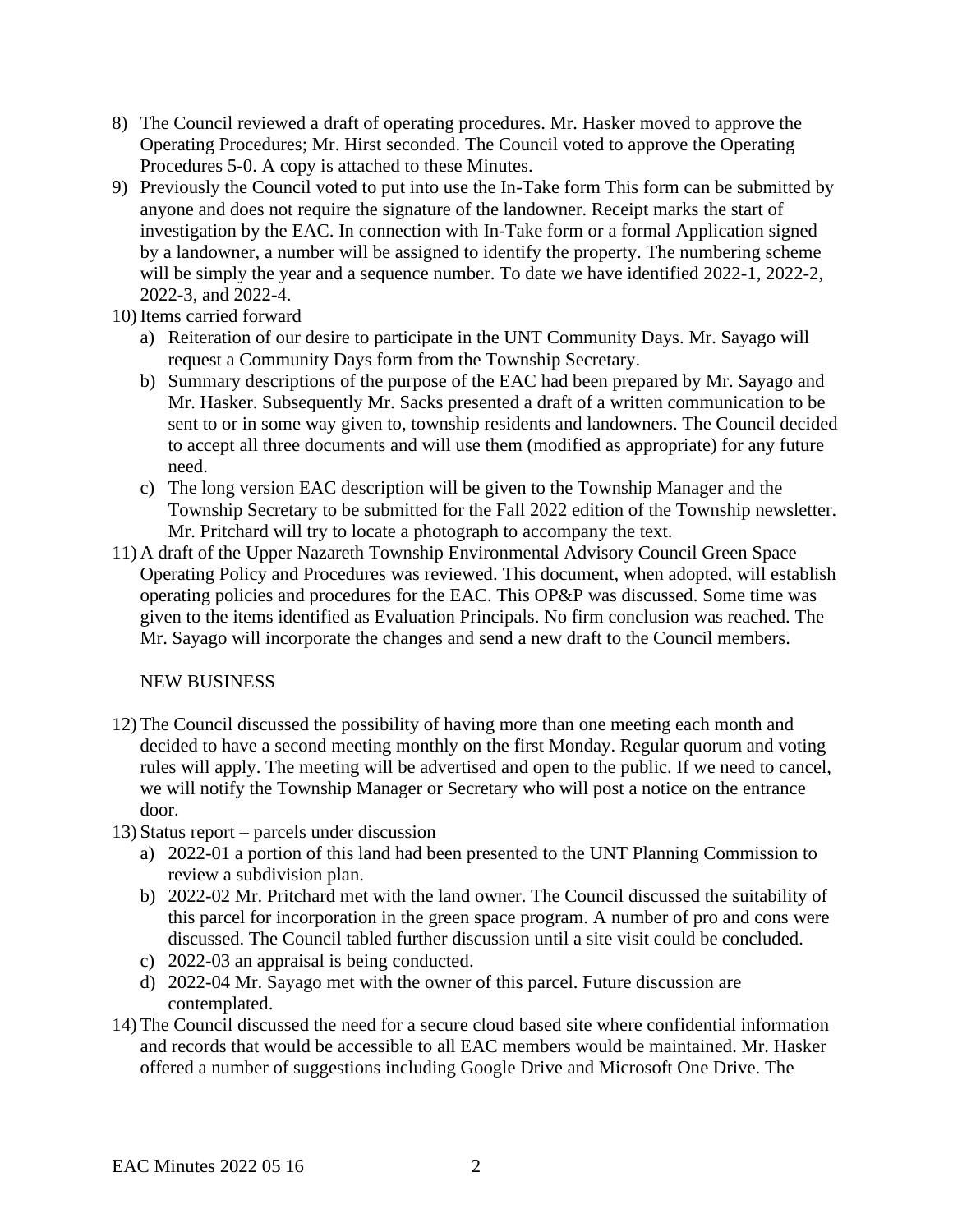Council asked if the Township already had a site. Mr. Pritchard will discuss with the Township manager.

- 15) Mr. Pritchard noted that he, with representatives from Bushkill Township and Plainfield Township will hold an open space coordination meeting on May 24th at 14 Gracedale Ave. The topic is the land in the northwest quadrant of Routes 33 and 191. The meeting is open to anyone.
- 16) Discussion of a broad communication outreach program was deferred to the next meeting.
- 17) The next meeting is scheduled for June 6, 2022 at 6:30 p.m. at the Township building.

### 18) ADJOURNMENT

a) Motion to adjourn was made by Mr. Hasker, seconded by Mr. Sayago and approved by all members. The meeting adjourned at 9:00 pm.

Respectfully submitted,

Brian Sayago Secretary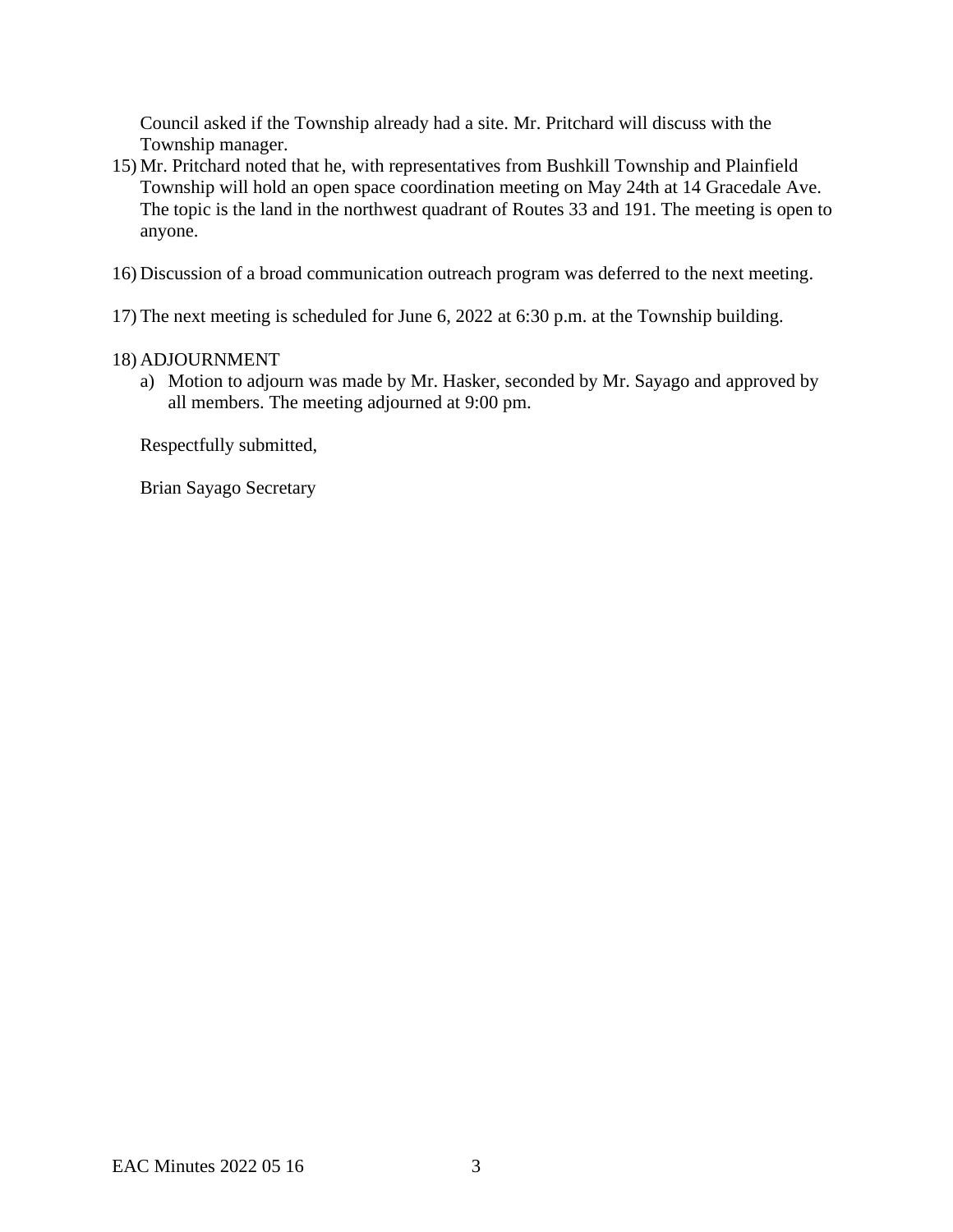# UPPER NAZARETH TOWNSHIP ENVIRONMENTAL ADVISORY COUNCIL OPERATING PROCEDURES May 16, 2022

# 1) NAME OF COUNCIL

- a) The name of this organization shall be the Upper Nazareth Township Environmental Advisory Council.
- 2) AUTHORIZATION
	- a) The Board of Supervisors of Upper Nazareth Township established this Advisory Council by Ordinance 185 adopted June 2, 2021.

### 3) PURPOSE

- a) In accordance with Ordinances 182 and 185, the Upper Nazareth Township Environmental Advisory Council (EAC or Council) shall:
	- i) Identify environmental problems and recommend plans and programs to the appropriate agencies for the promotion and conservation of the natural resources and for the protection and improvement of the quality of the environment within Upper Nazareth Township.
	- ii) Make recommendations as to the possible use of open land areas within Upper Nazareth Township.
	- iii) Promote a community environmental program.
	- iv) Keep an index of all open areas, publicly or privately owned, including flood -prone areas, swamps and other unique natural areas, for the purpose of obtaining information on the proper use of those areas.
	- v) Advise the Upper Nazareth Township Board of Supervisors, Planning Commission, Recreation Board, or other relevant appointed bodies within Upper Nazareth Township in the acquisition of property.

### 4) MEMBERSHIP

- a) The EAC shall be comprised of up to seven appointed persons, all of whom shall be residents of Upper Nazareth Township. Whenever possible, one member shall also be a member of the Upper Nazareth Township Planning Commission, and one member shall also be a member of the Upper Nazareth Board of Supervisors.
- b) All members, are expected to attend scheduled public meetings. The EAC Chairperson on his/her own may, or a majority of the members present at any scheduled EAC meeting may recommend to the Board of Supervisors that any EAC member be removed from the Council when the member is absent from regular meetings for four consecutive months or who is absent more than half of the meetings in a 12 month period.

### 5) OFFICERS

- a) The officers of the EAC shall consist of a Chairperson, Vice-Chairperson, and Secretary.
- b) The Chairperson shall preside at all meetings of the EAC.
- c) The Vice-Chairperson shall act as Chairperson in the Chairperson's absence.